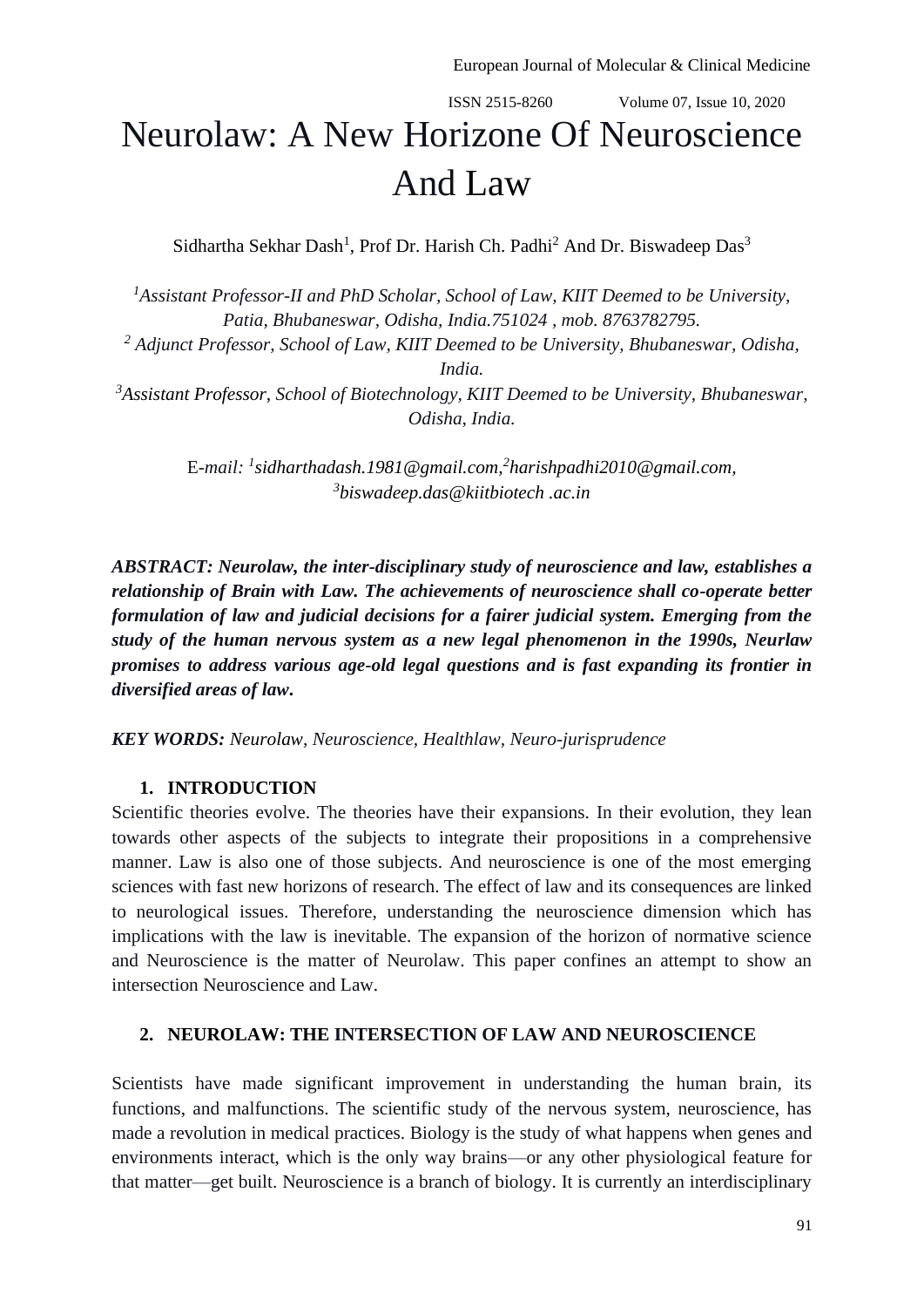ISSN 2515-8260 Volume 07, Issue 10, 2020 science that collaborates with other fields. Neuroscience shows an understanding of how the nervous system works. Therefore, it has the potential to influence Neurolaw where-ever functions of the mind affects the behavioural rules of society. There is a truly enormous corpus, growing daily, on many causal pathways by which biological processes influence behaviours in all species, including humans [1]. Neurolaw is a novel attempt to find assimilation between neuroscience, law and the brain, taking into accounts the latest findings in the discipline of neuroscience. Considering the importance of Brain, which we may associate with for the formulation of Reasoning and also Mens Rea or guilty mind, a sine qua non for convicting an accused person, in the field of criminal law, the relationship between Neuroscience and Law, gives scope for the interdisciplinary study of Neurolaw and begs for inclusive and appropriate approach to the phenomena and events of operation of law. Neurolaw as a discipline tries to make the evidence more accurate and enhances the weight of evidence before a court of law and shall result in making justice fairer. It is, in fact, the explorations of the effects of discoveries in the domain of neuroscience on the law. It also indicates an exploration and expansion of the scope of jurisprudence and to encourage precocious comprehension of the legal issues thereof. The expansion of the horizon of normative science and Neuroscience is the matter of Neurolaw. For an accurate understanding of the legal issues, neuroscientific data might be of significance. Lots of cases with diversified legal contexts bearing relationship with neuro-scientific evidence are increasingly reaching to the court of law. It is believed that Neurolaw would generate a better juridical system. The achievement of neuroscience could radically change the legal provisions, process and customs.

In the legal field, if one utters a term called Neurolaw, one may rethink if there a possibility of association of law and neuroscience, given the fact that the enterprises of both the disciple are diversified. Neuroscience is a natural science. It bases its findings on the experiment to find the absolute truth on a proposition. Whereas, legal science or normative science is relative in its statement of truth. In natural science to find the casual association between two facts, invariability of a sequence is sought. In normative science, the causal association is not the invariability of sequence but the highest possibility of sequence or order of facts. Law is the creation of humans to regulate the individual behaviours and conducts whereas in natural science the behaviour and the conduct are themselves natural law in the happening. Considering that the ultimate goal of the law is regarding the dignity of human being and respecting human rights; better rules in the society with a fair legal system would help achieve legal science of its objectives. In this regard, the service of neuroscience would be to analyse the legal phenomena with accurate neurological explanations. This shall help legal science to be more accurate on its rules and its realisation. So the potential of Neurolaw lies on throwing light on the concept of justice in her specific scientific area. It can help the legislature to make some specific action as a crime; can help the judge to decide about an accused and to have a more comprehensive view on legal matters. It shall make the judgement more equitable and fair. The neuroscience perspective can help an advocate to understand human behaviour or conduct as conduct, past or post, always is a relevant fact for the consideration before the court. The past conduct tantamount to previous conviction also helps the judge at the time of hearing of sentence. Also, conduct showing the state of the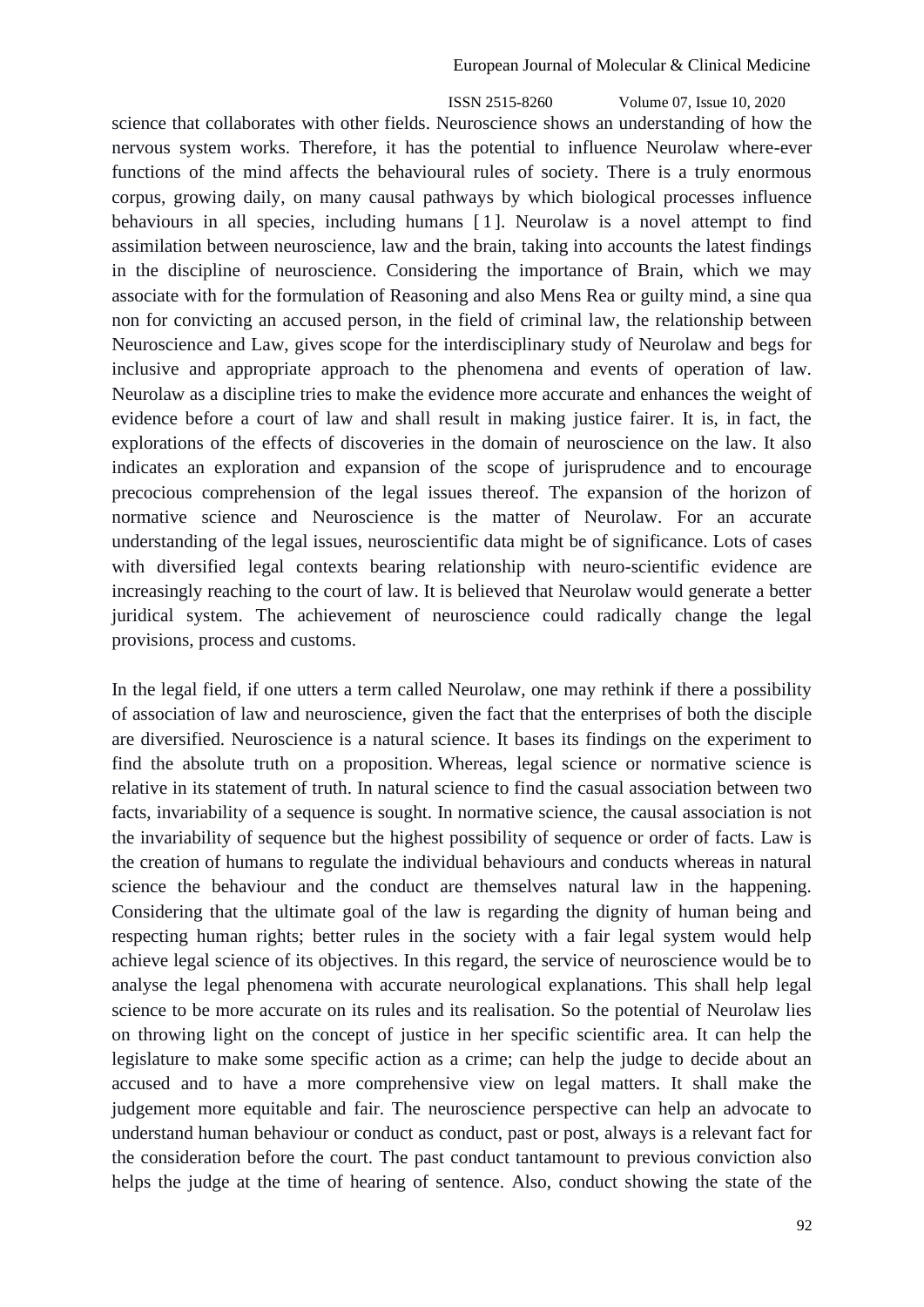ISSN 2515-8260 Volume 07, Issue 10, 2020 body or bodily feelings and contemporaneous statement to that effect is relevant to show the existence of the Mens Rea under the rules of evidence. Therefore, "it really matters to law's success, and to the thriving of citizens law governs, that law's efforts to guide and change human behavior are informed by accurate and useful models of where behavior comes from, and why it manifests in the ways that it does"[2]. So, understanding of human behaviour shall potentially shape future legal processes.

The understanding of human behaviour with a functional association of human brain is deliberated to a great deal in the field of neuroscience with the latest medical technology using imagery and radiology. Neuro-imaging creates visual brain delineation which is interpreted by imaging specialist. Imaging specialist and also researchers examine the neurological correlates of the human behaviours. Since the law is mostly concerned with regulating the behaviour of the people, human behaviour is understood and deciphered through understanding the mental processes shown by Neuroscience. Therefore, there is immense potential to shape the interdisciplinary scientific study of Neuroscience and Law, Neurolaw. The Neurolaw scientists attempt to expose neuro-scientific findings to the legal rule, as a result, the legal norms and conducts get revised for more accuracy and fairer legal system.

Earlier neuroscience has been more resourcefully used for the procedural law in civil and criminal cases. However, these days, neuro-scientific findings are considered in various areas like Tort, Intellectual Property, Consumer, Health, Constitution, Criminal and Employment Law. Also, neurolaw critically analyses the scope of other related science like psychiatry, behavioural ecology, sociology, political science, economics with primarily emphasize on criminology.

## **3. NEUROLOGY AND CRIMINOLOGY**

Criminology has many sub-disciplines. Neuro-criminology is an adjunct discipline of criminology applying techniques of neuroscience to find and explain the causes and diagnosis of an offence is. The mental make-up and composition of the brain are carefully studied and learnt to establish the correlations and association between the characteristics of the mind and the deviant behaviour. Now a day, new approaches in the area of responsibilities of a deviant, his retribution, understanding and leniency on the deviant are taking place considering the latest developments of brain-image science. The crime causation is seen through the neurodevelopmental contribution by the neuro-criminologists. The study of structural and functional impairments i.e comparing the impairments of brain circuits of the offenders and the part of the brain that helps in moral decision making to control it is conducted on whitecollar criminals, the antisocial, violent and psychopathic individuals. Latest researches in the neuro-criminology are also shedding lights on the free-will and moral responsibility of the criminals. The relationship between belief in free will, the autonomy of an individual and his legal responsibility for violations of criminal law have been the topic of intense discussion among jurisprudential philosophers, criminologists, and neuroscientists.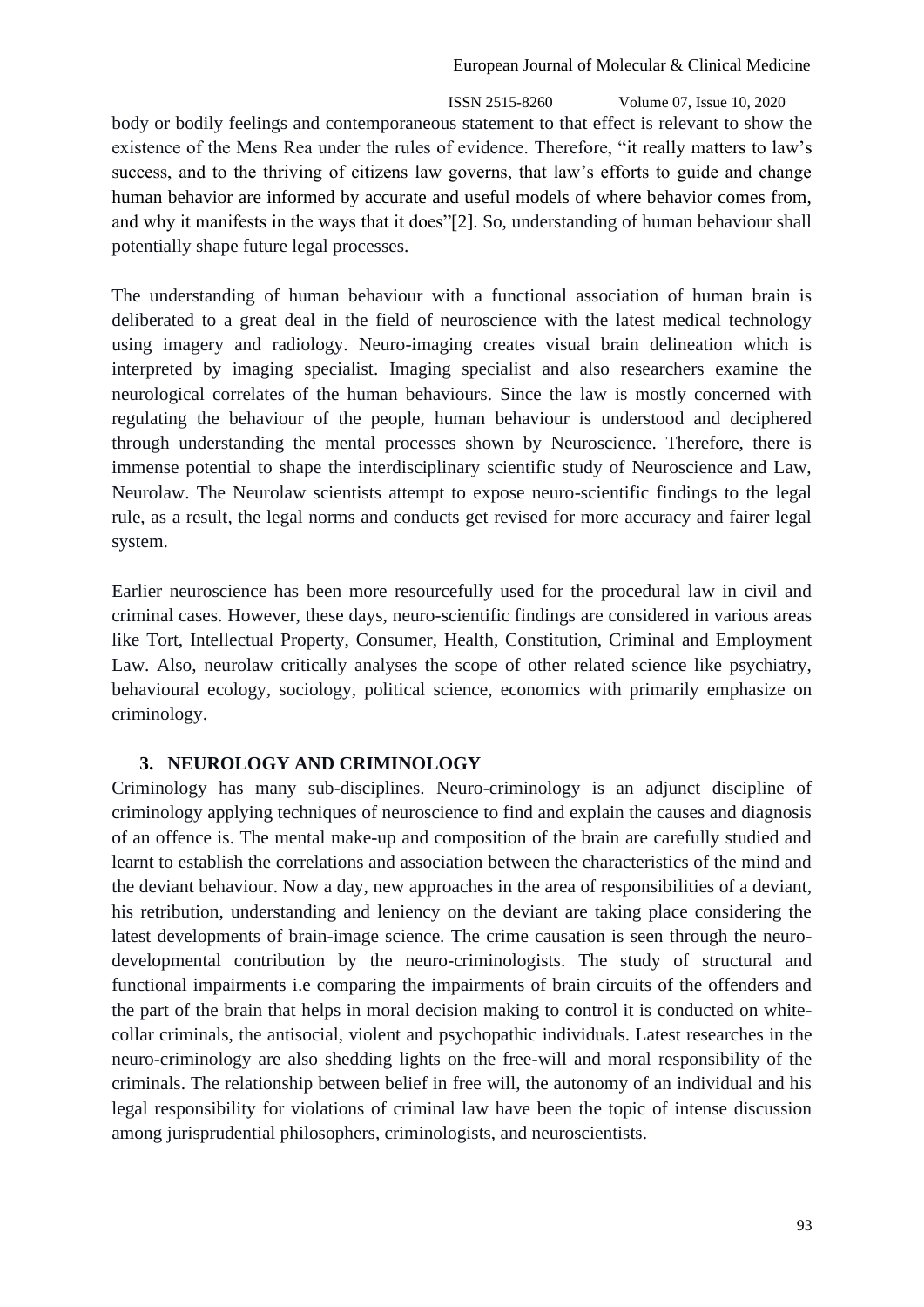ISSN 2515-8260 Volume 07, Issue 10, 2020 Neuro-criminologists using latest technology, debate if it is morally and legally wrong to punish an accused whose, neural circuitry underling, the legality is impaired. These days, the neuro-criminologists studies are far developed from the classical sense and are considering, probing, pondering and interpreting the brain-images, to find the responsibility of an offender. In the case of Third-Party Punishment, a healthy subject is asked the quantum of punishment a hypothetical offender should be imposed for a set of prototypical offences. The offences are diversified from body to property to sexual crimes consist of different scale in terms of its severity. To test the hypothesis the neuro-criminologists combine fMRI along with the questionnaire. Owen D. Jones tries to probe, assess and debate using fMRI, as to how much harm an accused has caused. He also evaluates the blameworthiness of an accused, as a function of his mental state. Considering these two, then he tries to integrate the information about harm and blameworthiness to decide how much the accused should be punished. Using fMRI Owen tries to isolate the brain regions which are responsible for these judgements of an accused. Also "the work of Greene suggests that this( right doroslateral prefrontal cortex, rDLPFE) brain region is involved in normative evaluations involving conflicting moral goals" [3].

#### **4. RECENT STUDIES IN NEUROLAW**

The term Neurolaw is coined by Sherrod J. Taylor in his scientific paper titled "Neuropsychologists and Neurolawyers" in 1991 [ 4 ]. The Gruter Institute of Law and Behavioral Research and the Dana Foundation were first groups to provide funding for the interdisciplinary field. The intersection of Neurolaw and ethics was able to be better scrutinized by the initiation of the Law and Neuroscience Project in 2007" [5]. These days, neuroscientists and lawyers are trying to spread Neurolaw in the USA, UK and Various European Countries. Clear identification of the issues at the intersection of these domains are necessary, there is a steep rise of scholarly journals, articles, thesis and symposium. MacArthur Foundation has invested over \$ 15,000,000 in creating Law and Neuroscience project ( 2007-11, headquartered at University of California, Santa Barbara) and the Research Network on Law and Neuroscience( 2011-14, headquartered at Vanderbilt University). There are researches in Neurolaw both practical and theoretical aspects. Practical Research in Neurolaw is emphasizing on the challenges of documenting neuro-scientific data as evidence in the courtroom. It also concentrates on the civil and criminal responsibility in litigation. "Neuroscience and Legal Responsibility" is one of the leading current works. The author argues how the neuroscience, behavioural genetics and psychology would challenge the traditional conception of free-will and its legal responsibilities. Also emerging potential of development in brain science concerning adolescents, where law those implicate the adolescents are considered for information in the light of new development. There are other works like Neuro-Law for Trial Lawyers, Law and Neuroscience: Current Legal Issues, Neuroscience in Courtroom, A Primer on Criminal Law and Neuroscience and International: A Comparative Analysis. Some of the pertinent issues discussed in these works of practical researches are the challenges to the neuro-litigation, neuro-scientific instruments for the proving and disproving a case, neuro-criminology in procedural law among other things. The approaches of the theoretical researches are mostly on understating the function of the brain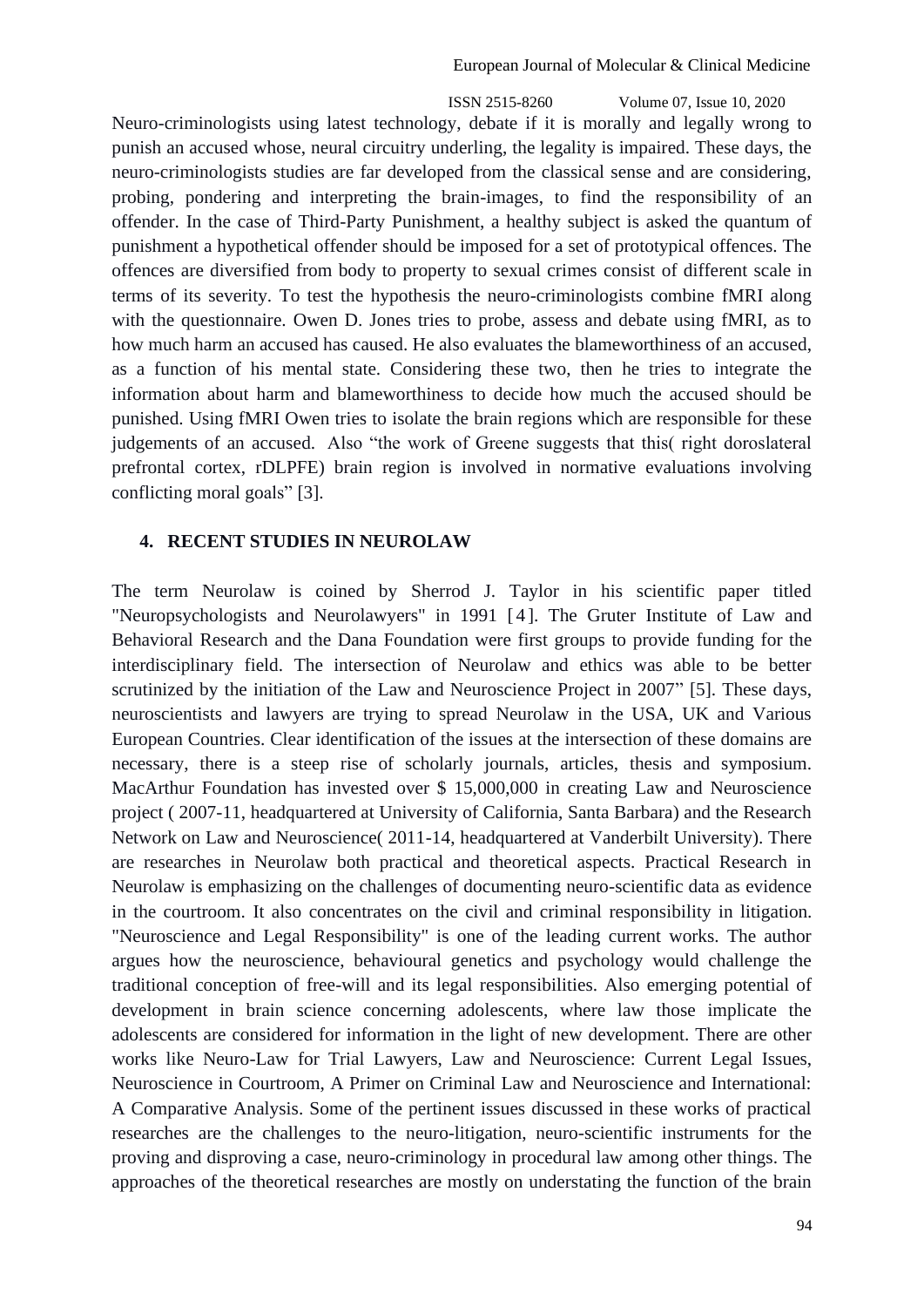ISSN 2515-8260 Volume 07, Issue 10, 2020 and its importance on behavioural impact. It also recognises the new rules to regulate the behaviour which shall be in the legal system. The studies are in relation to the feasibility of applying neuroscience result in law. The concepts of brain and law, the relationships between brain and law, brain disease, mental illness and associated responsibilities, privacy rights and autonomy or free-will on the responsibility of a person are also the debate of the theoretical research on Neurolaw. The Cognitive Neuroscientists probes the complex links between the brain and the mind using new technologies like fMRI and EEG, electroencephalography. By the uses of these sophisticated technologies, the neuro-scientific researches influencing legal rules and its processes. The theoretical researchers are more in favour of the increasing use of neuroscience in the field of law and also trying to see the integration of neuroscientific research in the substantive doctrine of legal laws. Some of these works are Mind, Brains and Law; Materials on Neurolaw; Law and the Brain; and Neurobiology of Criminal Behaviour. Also, discussions are taking place as to the role of neuroscience in shaping the juvenile justice laws of a state. "Increasingly, policymakers have turned to developmental science, particularly neuroscience, to inform justice policy through a more sophisticated understanding of how dimensions of adolescent development affect juveniles' criminal activity as well as their response to justice-system interventions" [6].

## **5. SOME HARD QUESTIONS IN NEUROLAW**

A lot of Jurists, legal academician, lawyers, scholars in entertain the thought that neuroscience can help to answer some of the perennial questions which in every day's affairs of the legal field is faced. Questions like if a person is responsible for the alleged behaviour or conduct if the accused is competent, etc. It also bothers them to know what is the mental state of accused at the time of the commission of an offence, what are the facts known to the accused, what are the facts suppressed by the accused, what is the accuracy of the remembrance of the accused, whether the accused is telling lie or truth. What is the extent brain affect the behaviour of human being having legal consequence? What should be the norm and judicial decisions to be in tune with this dimension of conducts to have a fairer and more equitable legal system? How neuroscience should influence criminal and civil law?

Since it appears that in a wide way neuroscience and law intersect, there is a possibility that neuroscience can offer values by way of Buttressing, Challenging, Detecting, Shorting, intervening, Predicting, and Explaining the law and legal circumstances.

## **6. CHALLENGES IN NEUROLAW**

Underlying the importance of the neuroscience in legal discipline Owen D Jones opines, "The extent to which the legal system can avail itself of the best of neuroscience has to offer, will depend in part on the extent and quality of the engagement of neuroscientists with the myriad researchable issues that already exist within the arena as well as the many new issues that will inevitably arise, only some of which can currently be foreseen" [7].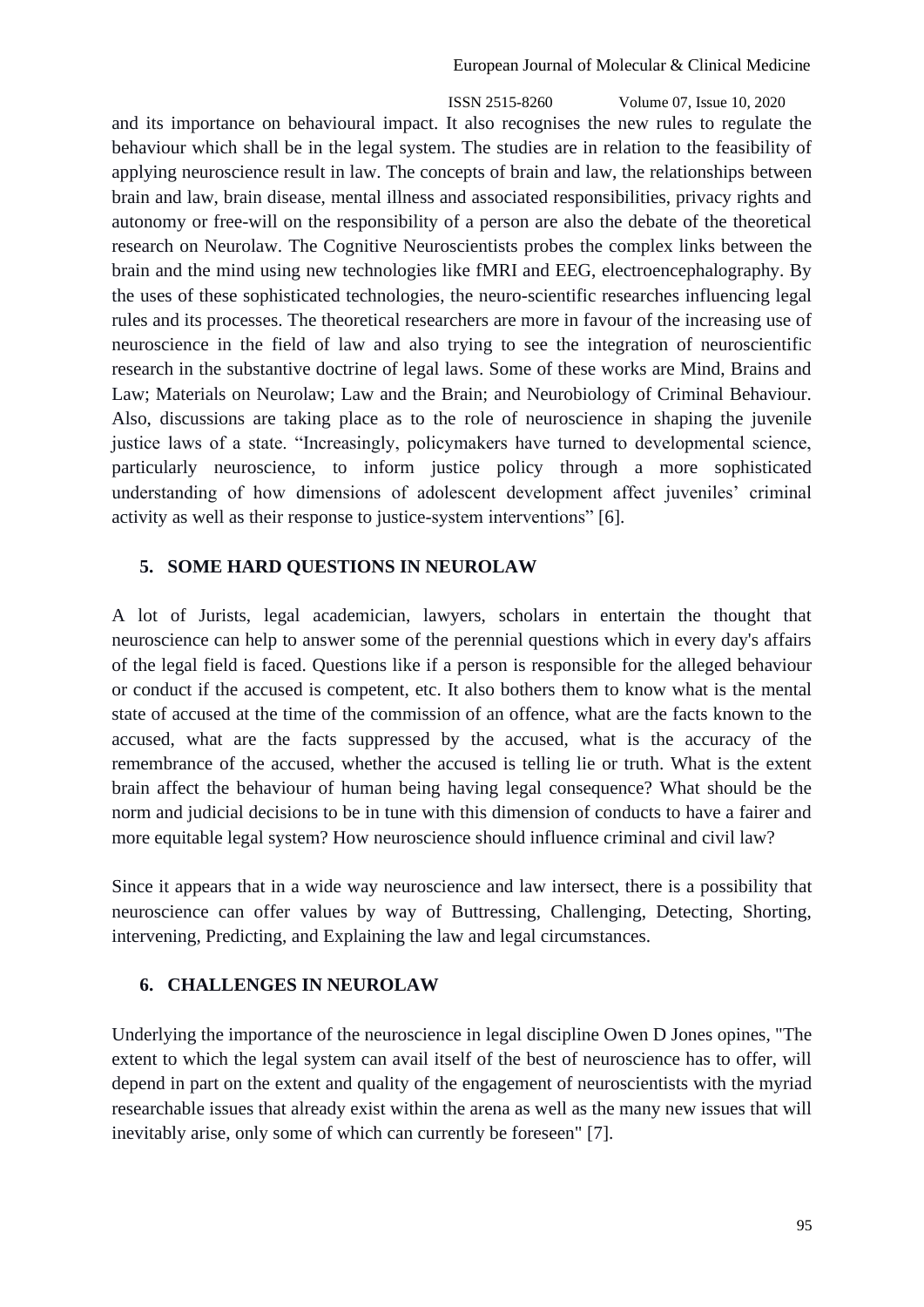ISSN 2515-8260 Volume 07, Issue 10, 2020 When two diversified discipline come together, there bound to arise various challenges. The challenges range from conceptual to literal in nature. The very term Neurolaw, in legal jurisprudence it is more often taken awkwardly as there is no such law which is legislated with these terms. Here the law is considered through the prism of the positive school of law which means law legislated by the sovereign backed by sanction. Any approach of neuroscience to the law shall inevitably to go through the churning of jurisprudence and often difficulty will arise in its approach and assignments in any school of thoughts. Each school of law in jurisprudence has its enterprise and its methodologies to deal with its objectives. That apart the enterprise of science and law are diffident broad objectives. Also, a school of law that more prominently dealing with the reasoning of the mind of a person, how it works and how it should work would an appropriate filed for the neuroscience to be fit in. Also, the legal theories and concepts using the ordinary understanding and ideas of mind and psychological life, it is challenging to identify the association between Brain, Mind, and Law. The conceptual and methodological approach tries to answer what is Mind, Brain and Law and how they function in the respective sphere and understanding those in the real true sense would lead to a better comprehension of foresight of behaviour and conducts.

Also, Lingua Franca is one of the literal challenges ahead in Neurolaw as both these disciplines use a different domain of languages for their understanding and comprehension of the subject matters. The proof the legal rights, duties and liabilities in legal filed or in a courtroom should be accurate, certain, reasonable. The forensic problem that arises is generally probable in nature or of neurological inferences in nature which an advocate tries to make relevant under the recognised rule of evidence in the court of law. A neuroscientist expounds the neuro-scientific data of the cognitive study of brain-imaging which are potential to be used by lawyers to its legal effect in the courtrooms. The challenge lies in the interpretation of these data and neuro-images basing upon the hermeneutic interpretation of behaviour. So, not only the discrepancies in the language of the courtroom room where the law becomes functional is to be addressed but also in framing the legal rules for its implementation special caution is needed to avoid ambiguity.

Joshua W Buckholtz, while reflecting the promises of neuroscience for the law showed tried to show the gap in both the disciplines which needs to be abridged. She states, "neuro-science holds the promise of detecting liars; objectively determine criminal responsibility, quantifying suffering and predicting violence...These promises elide a fundamental and perilous chasm between the aims and methods of scientific research and how the courts might use that research. The relationship between neuroscience and law is fraught with fundamental differences, the implications of which we are only beginning to understand... The argument that neuroscience data could form a constitutionally valid basis for involuntary commitment is profoundly misguided. Indeed, it illustrates the perilous gap between how neuroscientists think about neuro-scientific data and how some in the law might like to use these data" [8].

That apart there are various issues in this emerging discipline and many may emerge in future. Some of the issues are discussed by Francis X Shen in symposium papers the states around 15 different issues, possibilities of engagements. The engagements are the challenges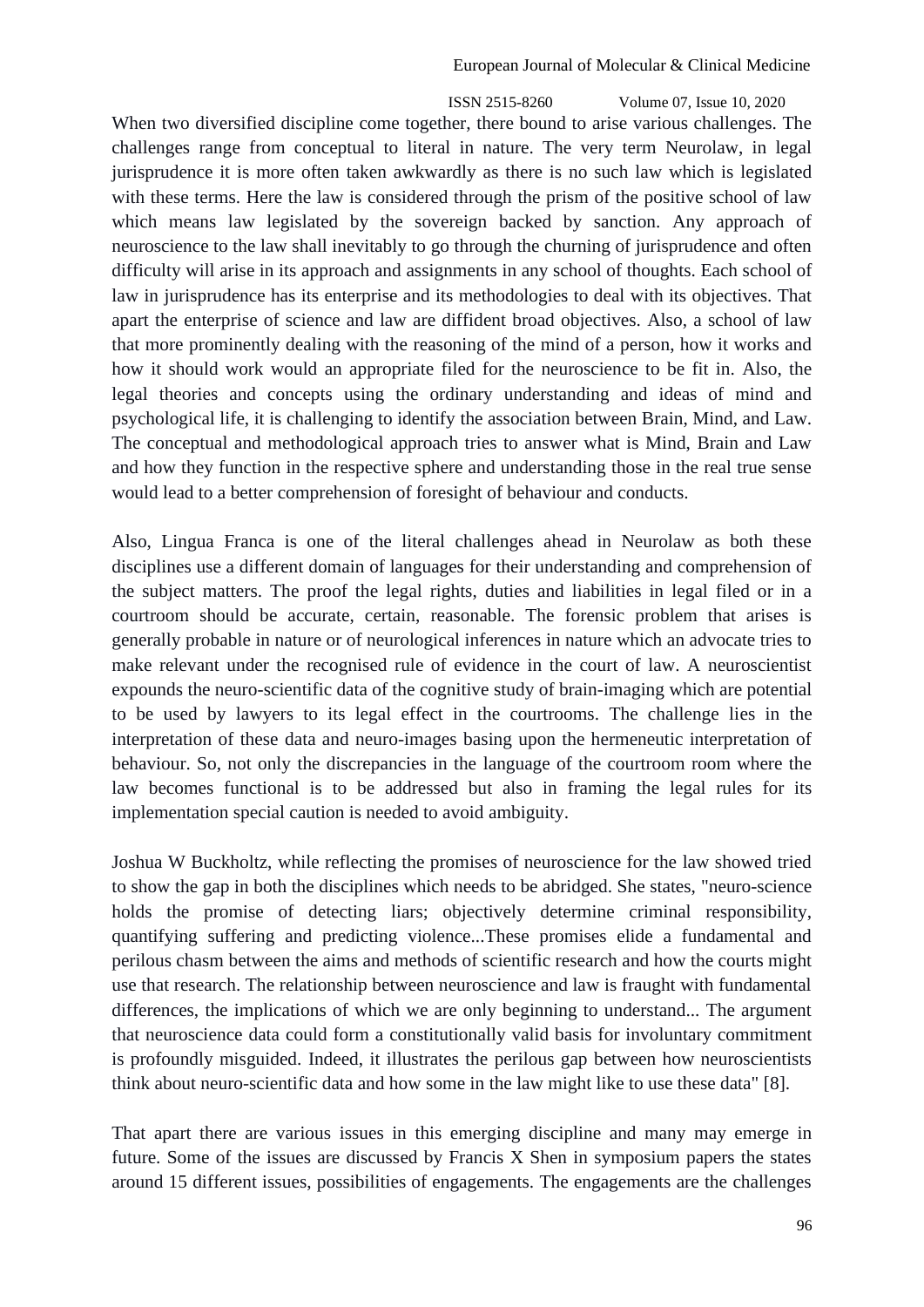ISSN 2515-8260 Volume 07, Issue 10, 2020 of the Neurolaw that may come before us to address. He states," there are fifteen different possibilities or issues. These are " Regulations of Mobile Consumer Neuro-technology, Conclusions in Youth and Professional Sports, Legal Implications of Early-Onset Dementia Detection, Brain Bio-markers and Brain-Based Prediction, Admissibility of Novel Neuroscientific Evidence, Revisiting Brain-Based Memory Recognition, Addressing Mind-Body Dualism in Legal Doctrine and Practice, Revisiting Brain Death and Disorders of Consciousness, Cognitive Enhancement Through Direct Brain Intervention, Governance of Induced Pluripotent Stem Human Chimeras Research, Privacy and Brain Hacking, Artificial Intelligence, Virtual Reality and Law, Non-Human Animal and Non-Human Animal Rights, Global Neuro-law. Many of these issues will be resolved in the legislative and policymaking arenas, not in the courtrooms. These fifteen are a handful of possibilities for Law and Neuroscience 2.0" [9].

However, in the courtroom exercise, if the challenges for the Neuroscience are to be identified, Christopher Slobogin suggests, "There are 5 types of neuroscience evidence. They are Evidence of Abnormality, Cause-of-an-effect-evidence, Effect-of-a-cause-evidence, Individualised neuropsychological findings compared against known performance baseline Psycho neurological testing results showing that the defendant has behaviour impairments that are legally relevant" [10]. All these indicative areas give us a scope to explore and concentrate more on Neuroscience and Legal Science to find relevant solution and direction between propositions of these two disciplines. This shall pave the way for new Neurolaw rules to help both jurisprudence and science for the development of an understanding of human behaviour.

## **7. CONCLUSION**

The interaction of neuroscience and law, i.e Neurolaw is considered to offer fairness to the law in a practical sense and can help the legal instrument that regulates the human behaviour to hold justice to make it more reasonable. The Neurolaw shall help lawyers to show before the judge the functioning of the brain and its associated behavioural correlates which is relevant to the case at hand. It shall also help lawyers to produce neuro-scientific data to assist an expert in offering his opinion most scientifically to make justice fairer. However, there are many challenges ahead in the field of Neurolaw which by way of constant research can be addressed to see, in short, how the neuroscience affecting jurisprudence. Even if there are uncertainties about progression of Neurolaw, is shall help, for the proof of a liability, to expand the scope of law, enhancing the knowledge of a judge in respect to a legal right, to gain mature understanding of normative phenomena in terms of brain, mind, psychological insights to revisit various legal concepts and various rules of liabilities and rights. It shall also help expand the frontier of jurisprudence.

*Acknowledgement* None *Conflict of Interest* The authors declare no conflict of interest in this study